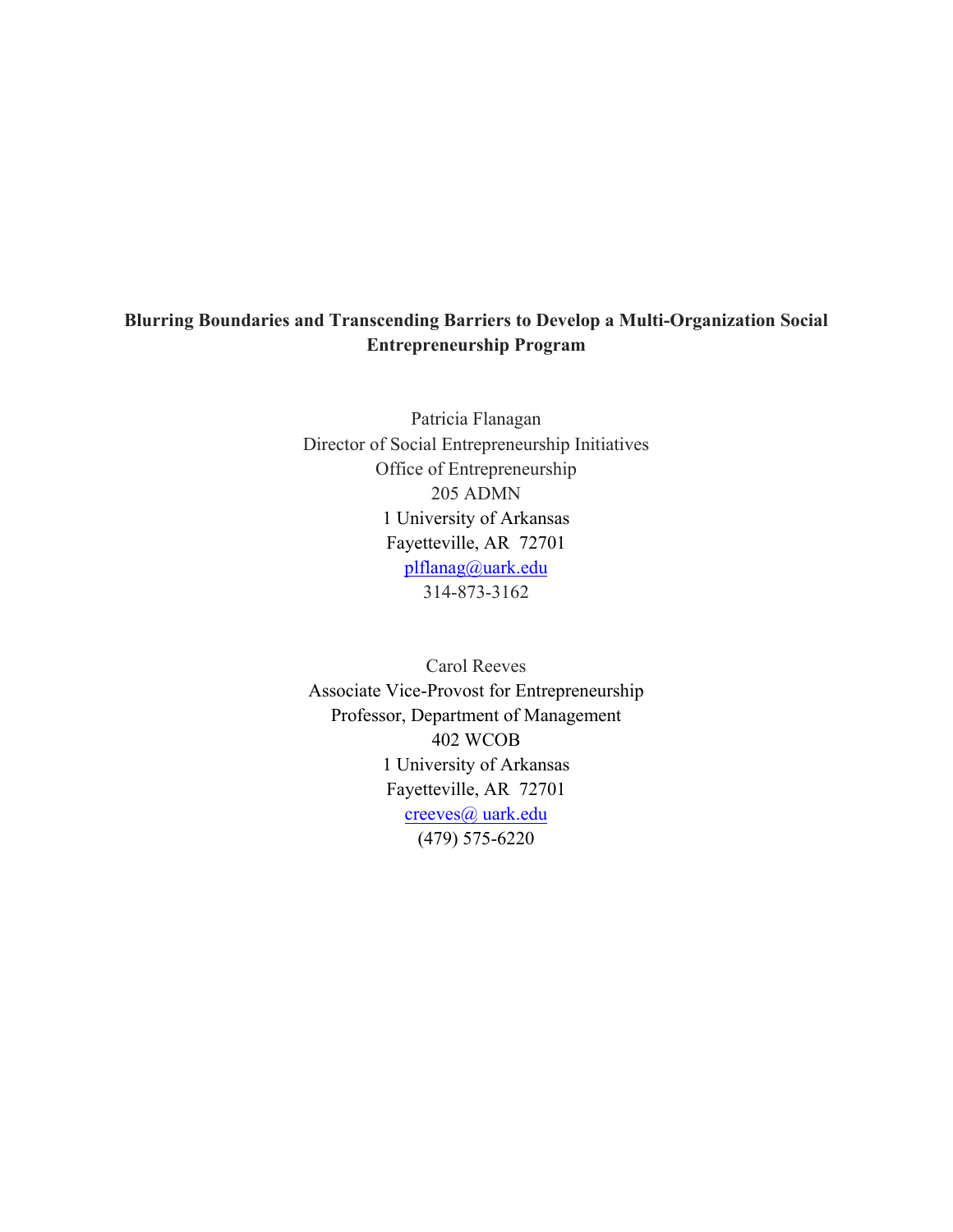The University of Arkansas is building a unique approach to social entrepreneurship by partnering with the Clinton School of Public Service and Noble Impact, an educational initiative that merges public service and entrepreneurship. Because our focus is on impact, rather than social mission intention, we have built the program using business tools from the outset. Our first program successfully incorporated a tool being widely adopted in entrepreneurship, the business model/lean canvas. Our experiences with the canvas and its adaptation for social entrepreneurship startups are the focus of this special session.

The business model/lean canvas, developed by Alex Osterwalder<sup>3</sup> and refined by Steve Blank<sup>1</sup>, Eric Ries<sup>4</sup>, and Ash Maurya<sup>2</sup>, has been rapidly adopted by startup incubators, accelerators, and entrepreneurship programs. The basic concept behind the canvas is that companies are more likely to succeed if they interact with their potential customers and systematically test their assumptions regarding their customers' problems, evaluate the best way to reach customers, identify early adopters, etc. Osterwalder, among others, has argued that the canvas can be effectively used by organizations whose purpose is social benefit, and this was our experience. We believe that the lean canvas approach is particularly applicable to social benefit startups, which are likely to face extreme resource constraints.

This session will be similar to an Academy of Management PDW session. It will begin with a discussion of our use of the lean canvas in a program developed by the University of Arkansas, the Clinton School, and Noble Impact. The first outcome of our "boundary-blurring" collaboration was a two-week program for high school students, most from marginalized groups, in July 2013. Using the canvas as a foundational tool, students created sustainable solutions to community issues by incorporating business development concepts, such as a unique value proposition. This fall, we will introduce an interactive MBA-level professional development social entrepreneurship workshop that uses the lean canvas. We will report on revisions we have made to the canvas as a result of these initiatives during this session and will introduce a new concept that worked well – an exit strategy for social startups.

Following the brief (15 minute) discussion of our experiences, attendees will apply the lean canvas to social entrepreneurship initiatives at their institutions. Thus, participants will develop a deeper understanding of how the lean canvas approach can be applied in a classroom setting as well as how students and others interested in social entrepreneurship startups can use it. We will conclude with a participant discussion of the advantages and disadvantages of a social entrepreneurship lean canvas and how it might be adapted to meet the needs of their students and institutions.

In addition to the high school and MBA social entrepreneurship programs, we are developing a Speaker Series that builds on the Clinton School's strengths and new undergraduate classes in social entrepreneurship for Walton College of Business students. Depending upon audience interest, we can also address the benefits and challenges of the boundary-spanning collaboration among Noble Impact, the University of Arkansas and the Clinton School.

Key words: lean canvas, public service, social entrepreneurship startup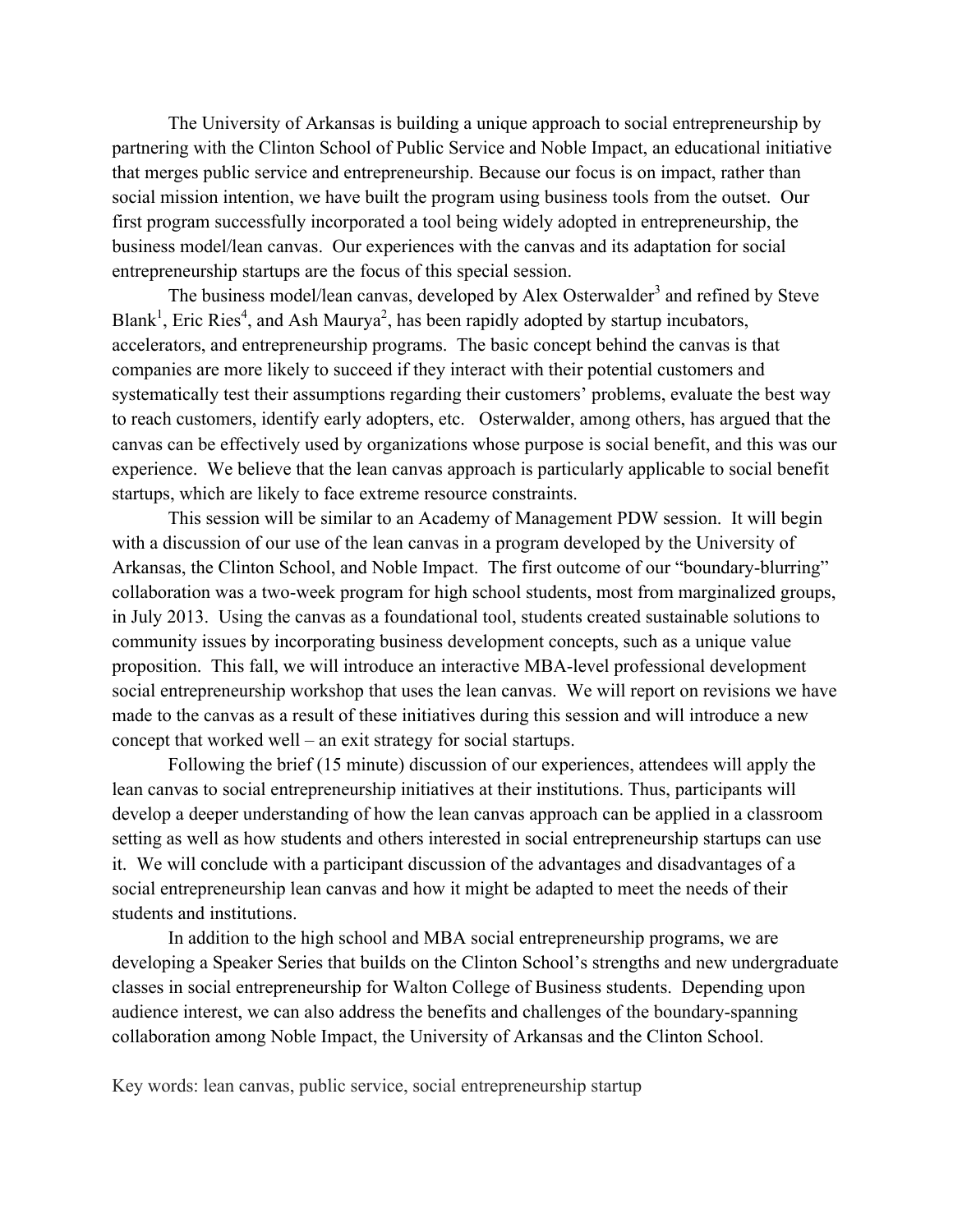## References

<sup>1</sup>Blank, S. and Dorf, B. 2012. The Startup Owner's Manual: The Step-by-Step Guide for Building a Great Company. CA: K and S Ranch.

<sup>2</sup>Maurya, A. 2012 Running Lean,: Iterate from Plan A to a Plan That Works. CA: O'Reilly Books.

<sup>3</sup>Osterwalder, A. & Pigneur, Y. 2013. Business Model Generation: A Handbook or Visionaries, Game Changers, and Challengers. NJ: John Wiley & Sons.

<sup>4</sup>Ries, E. 2011. The Lean Startup: How Today's Entrepreneurs Use Continuous Innovation to Create Radically Successful Businesses. New York: Crown Publishing Group.